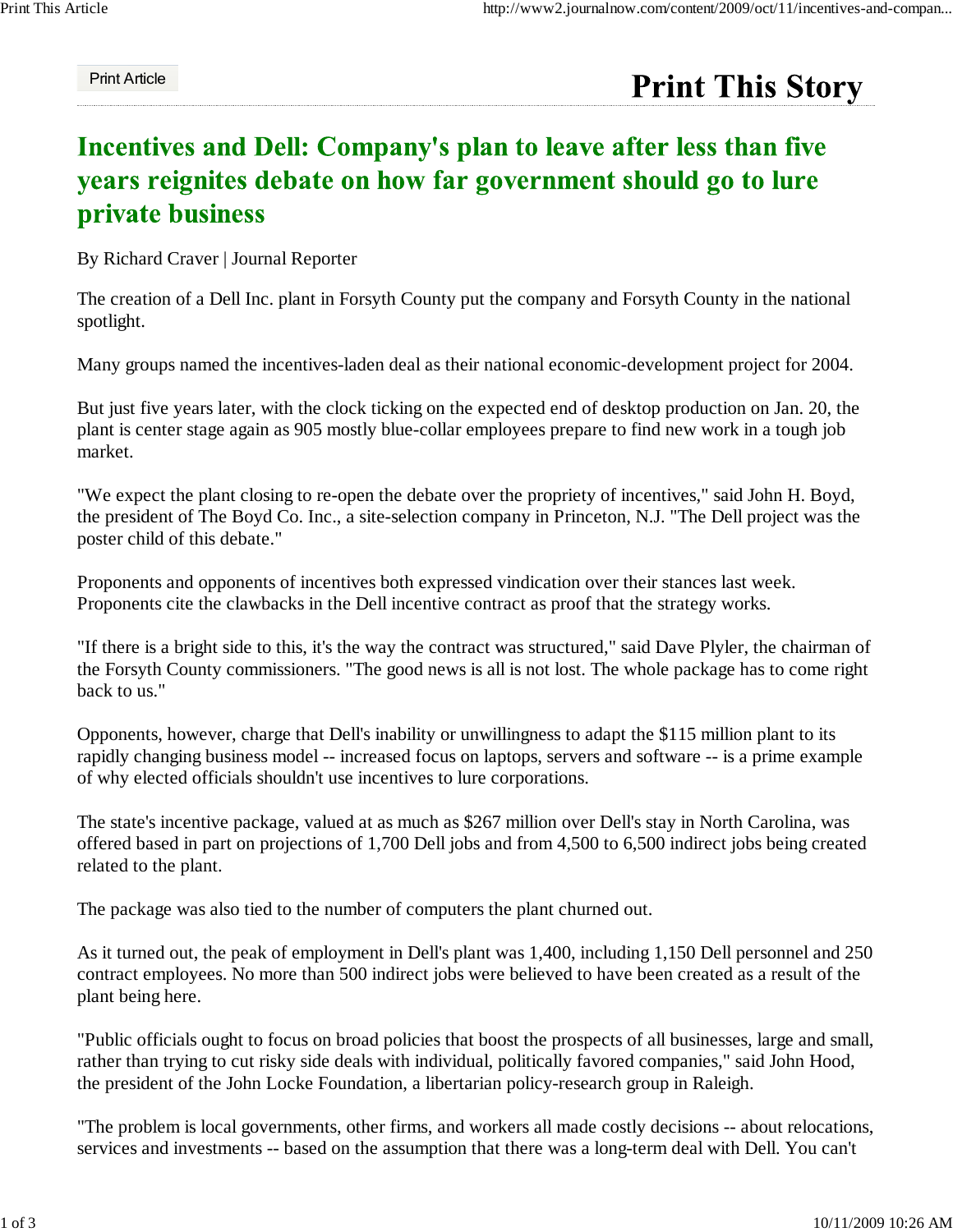claw all those costs back, because they aren't in the original contract."

One reason why local and state incentives for Dell drew support was that most analysts felt that there were few better corporate bets in 2004 than the world's top computer-maker.

"Its sales/production model was the envy of all," said Michael Walden, an economics professor at N.C. State University. "It was very logical for North Carolina to want a Dell presence."

Although the trend toward laptops and away from desktops had begun by the time the plant opened in October 2005, Walden said that "very few people predicted the severity of the 2007-09 recession and what it has done to desktop sales."

A major worry is whether the clawbacks will be honored by Dell.

Because Dell is not keeping the plant open for five years, it is obligated in its contract to repay 100 percent of the payments and incentives that it has received from the local community.

It would have had to pay back just 50 percent if the plant stayed open past October 2010.

The local community expects about \$26.1 million in paybacks -- \$15.5 million to the city of Winston-Salem, \$7.9 million to Forsyth County and \$2.7 million to the Millennium Fund.

As long as Dell owns the building, it will continue to pay county property taxes. Dell paid about \$745,000 in 2008, according to Ed Jones, the deputy county manager. Jones said that the county payback is \$6 million for site preparation and \$1.9 million for three years of incentive payments.

Local officials expect to request the repayment soon after the plant is closed. Dell is contractually obligated to make the payback within 30 days of the request.

"The agreement is very clear in this regard," Winston-Salem Mayor Allen Joines said. "We do plan on asking for all."

Gov. Bev Perdue has expressed a similar plan for state incentives.

**The state has paid out** a total of \$8.5 million in grants and tax incentives, and expects to get back \$1.5 million that it gave to Dell for job creation.

It's not clear if the state will recoup money for its other tax credits and incentives.

Joines said he has received repayment assurances from Kip Thompson, the vice president for facilities of Dell. Some officials point out that Thompson is the same Dell executive who played hardball with state officials in 2004 in negotiating the state incentive package.

"I'm going to decline to speculate at this point as Dell officials will meet with the appropriate governmental entities to review the agreements," David Frink, a spokesman for Dell, said. "Again, we'll continue to comply and honor the terms of agreements in place."

Tony Plath, a finance professor at UNC Charlotte, said that there will be plenty of interested bystanders of any negotiations.

"Everyone over there kept talking about how definitive and ironclad the incentives contract with Dell was,